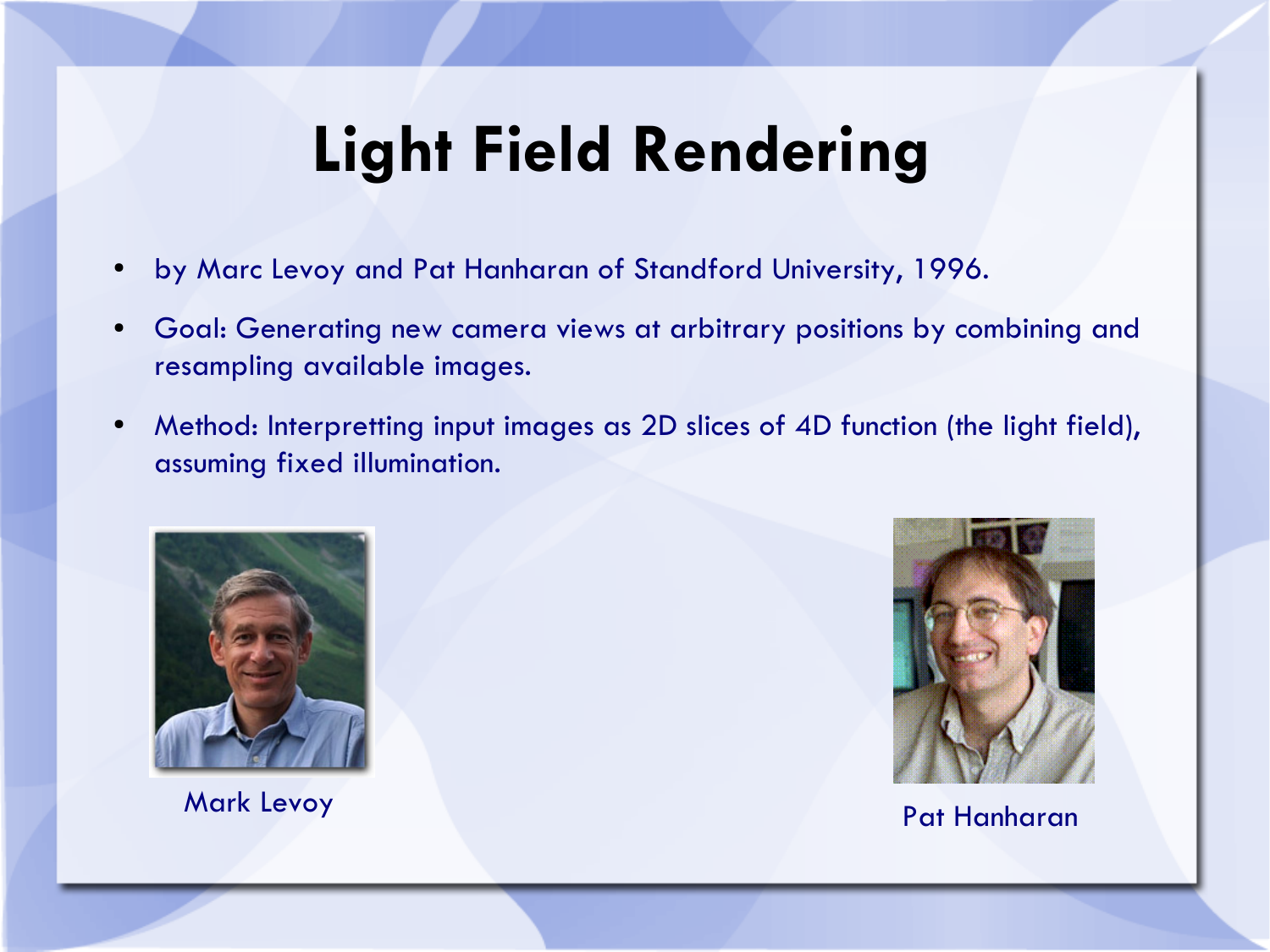#### **Image-Based Rendering**

- Concept: Generate views from previously acquired imagery.
- Examples: QuickTimeVR, Environment Mapping, Panoramas, etc.
- Advantage: Computationally inexpensive.
- Advantage: Rendering time independent of scene complexity.
- Advantage: Previously acquired imagery can be real or generated.
- Disadvantages: Limited by a fixed viewpoint.
- Problem: What can be done about this fixed viewpoint?
- Solution: Record radiance as a function of position and direction (Light Field).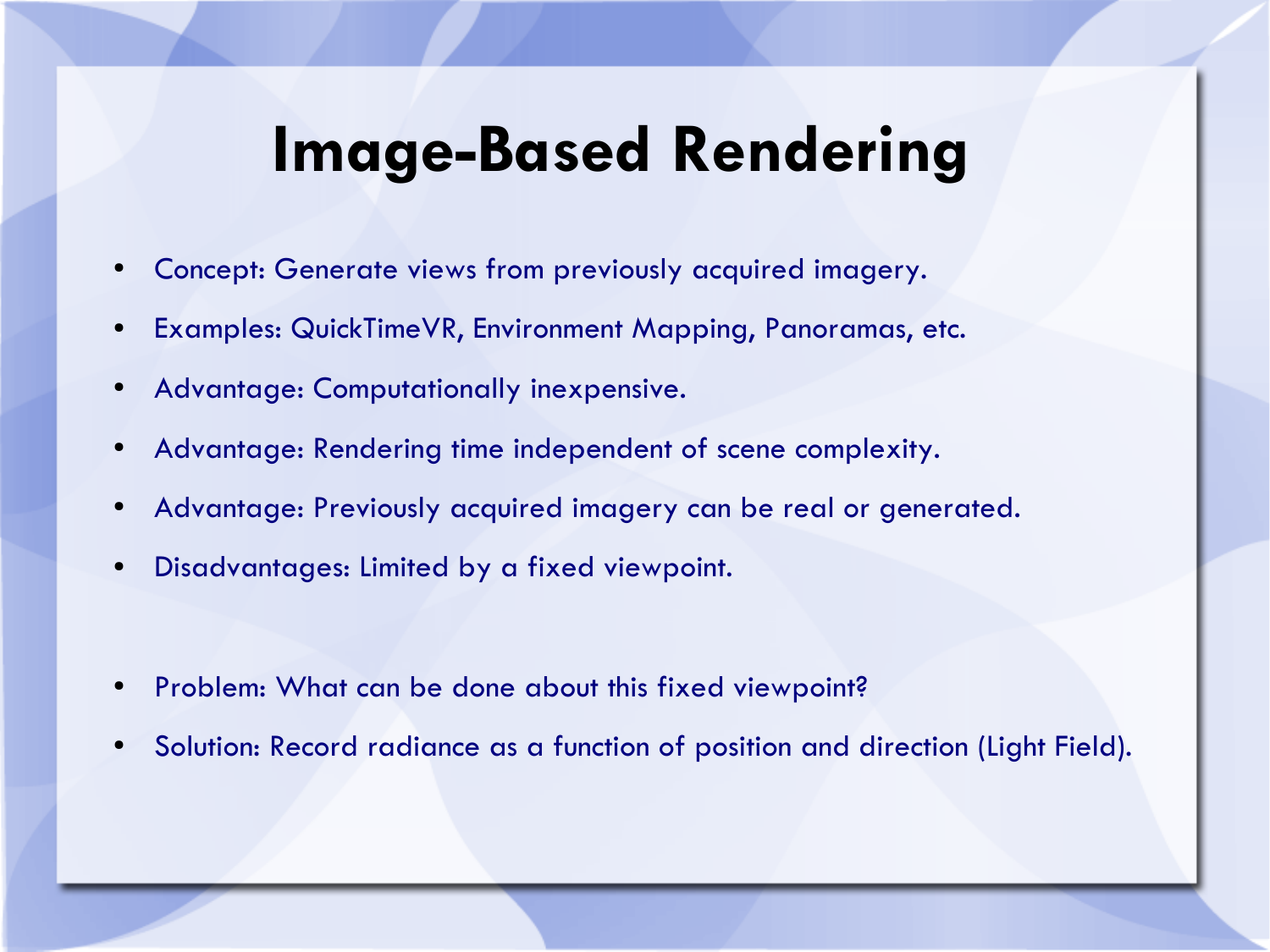## **Light-Field Rendering Goals**

- Goal: Utilize 2D images (input) to generate light field.
- Goal: Utilize light field to generate different views (output).

# **Light-Field Rendering Challenges**

- Challenge: Parameterization and representation of the Light Field.
- Challenge: Sampling pattern of the Light Field.
- Challenge: Compression of the Light Field data.
- Challenge: Fast generation of different views.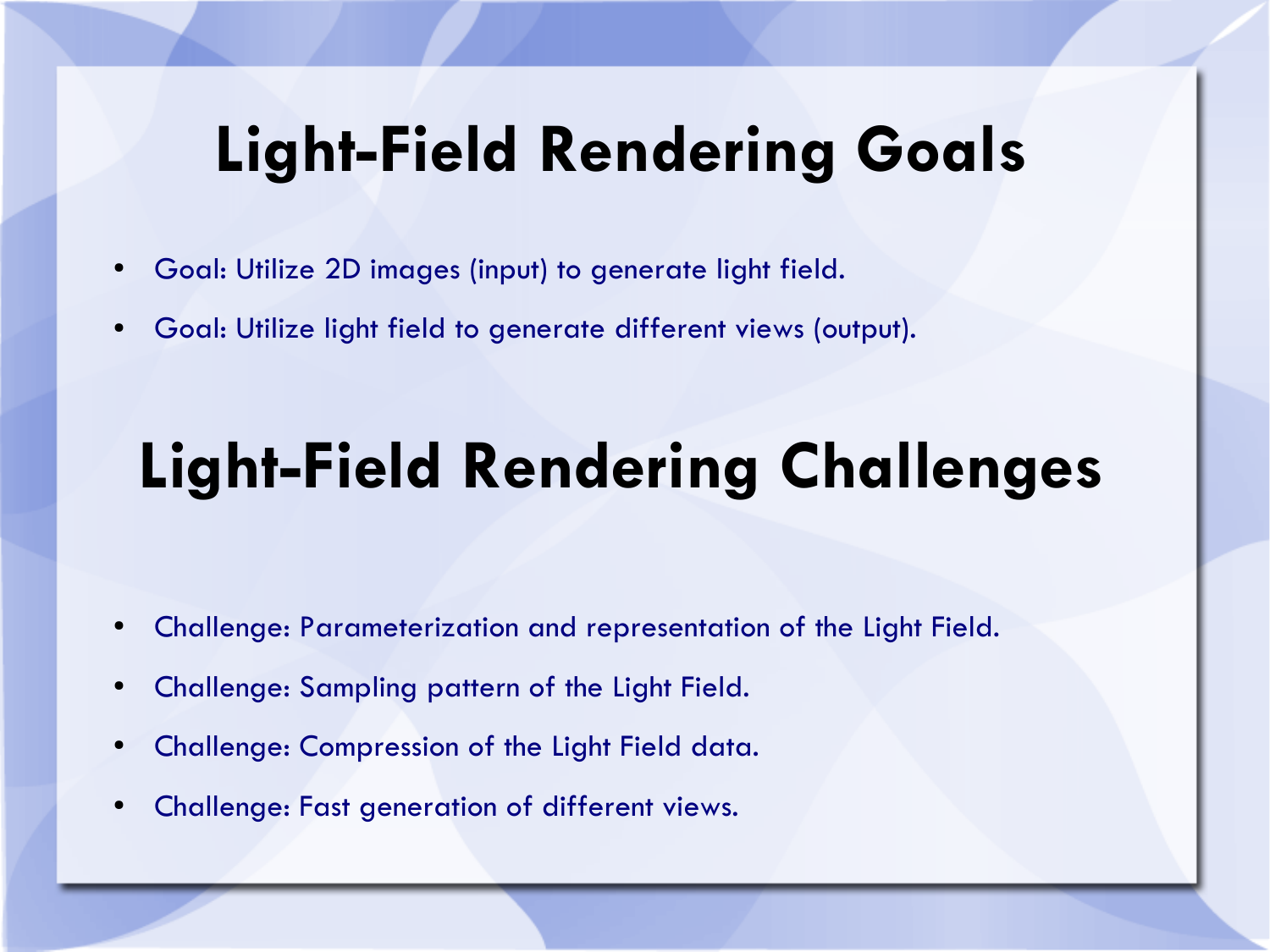## **Light-Field Representation**

- Question: What is a light field?
- Answer: Panoramic images at different 3D locations. (position and direction)
- Problem: Can this be reduced?
- Solution: Function on space-oriented lines (light slab).



Figure 1: The light slab representation.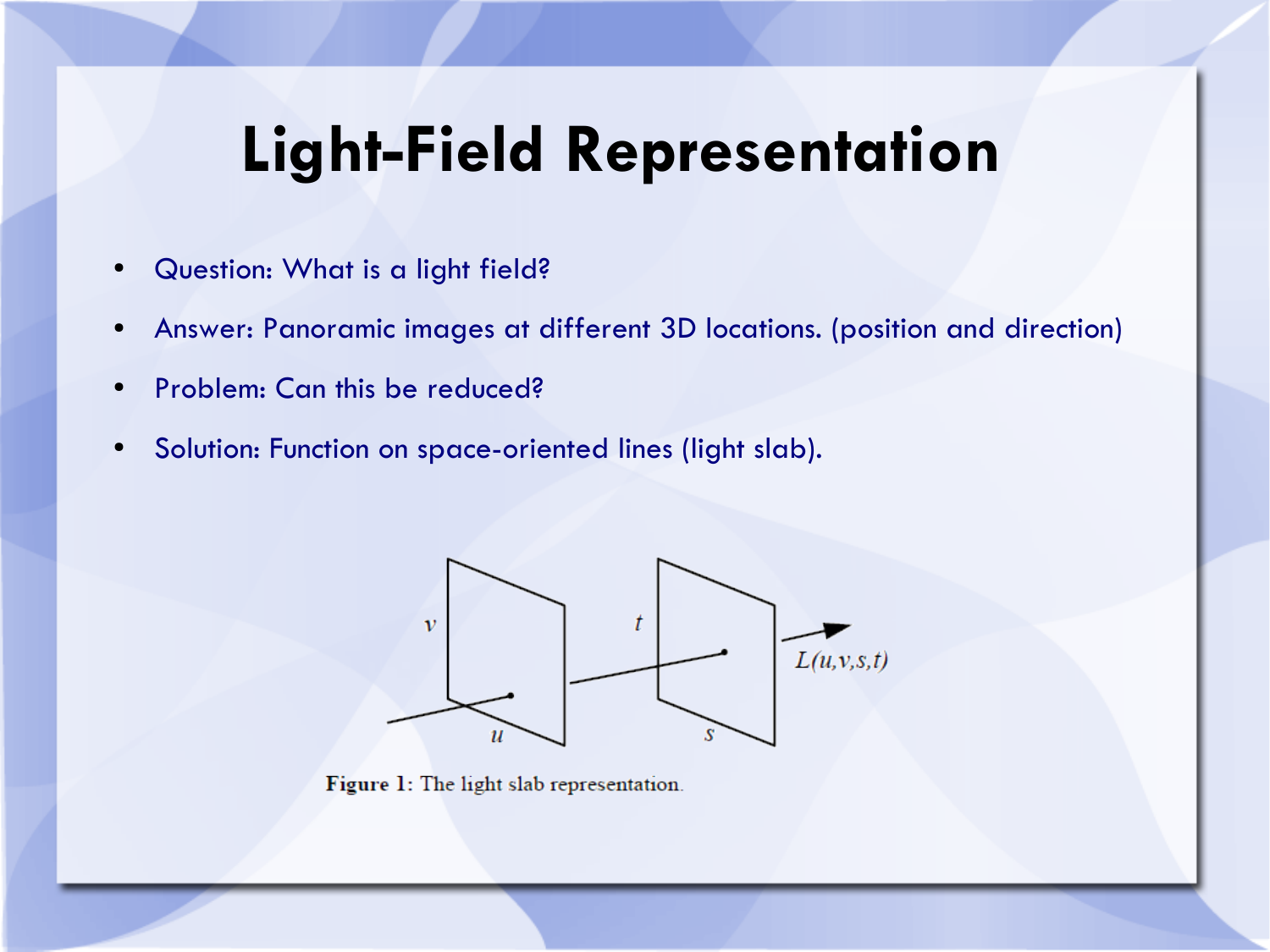#### **Light-Field Representation (cont.)**

- Note: The lines going from (u,v) to (s,t) can be thought of as values in point space, where the color of the point is interpolated from (u,v) to (s,t).
- Note: Mapping from lines to points on a plane is a projective map, done with linear algebra (3x3 matrix).



Figure 2: Definition of the line space we use to visualize sets of light rays. Each oriented line in Cartesian space (at left) is represented in line space (at right) by a point. To simplify the visualizations, we show only lines in 2D; the extension to 3D is straightforward.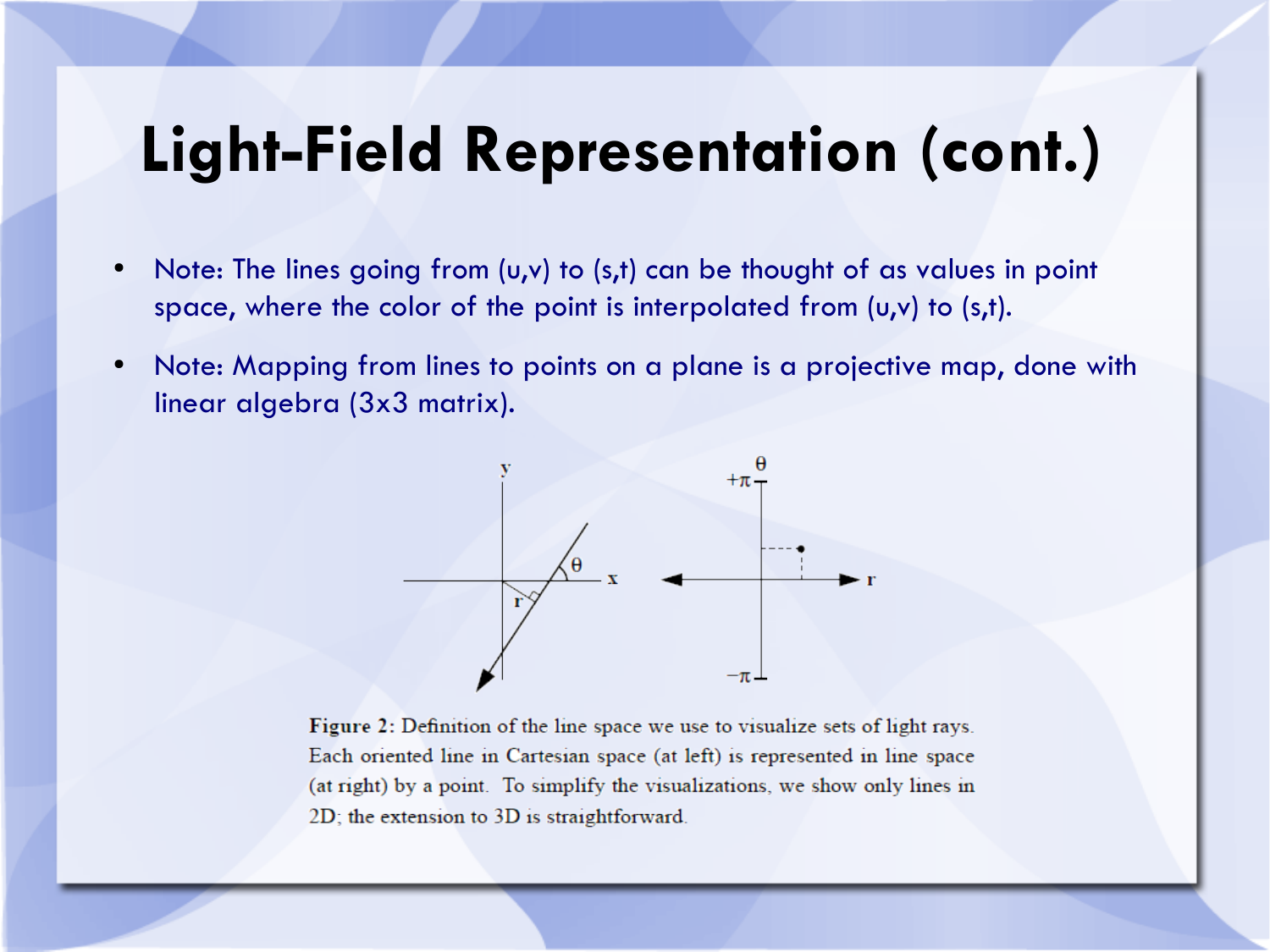## **Light-Field Sampling**

- Goal: Evenly filling in the most points in point space.
- Question: Which of these sampling patterns is better?

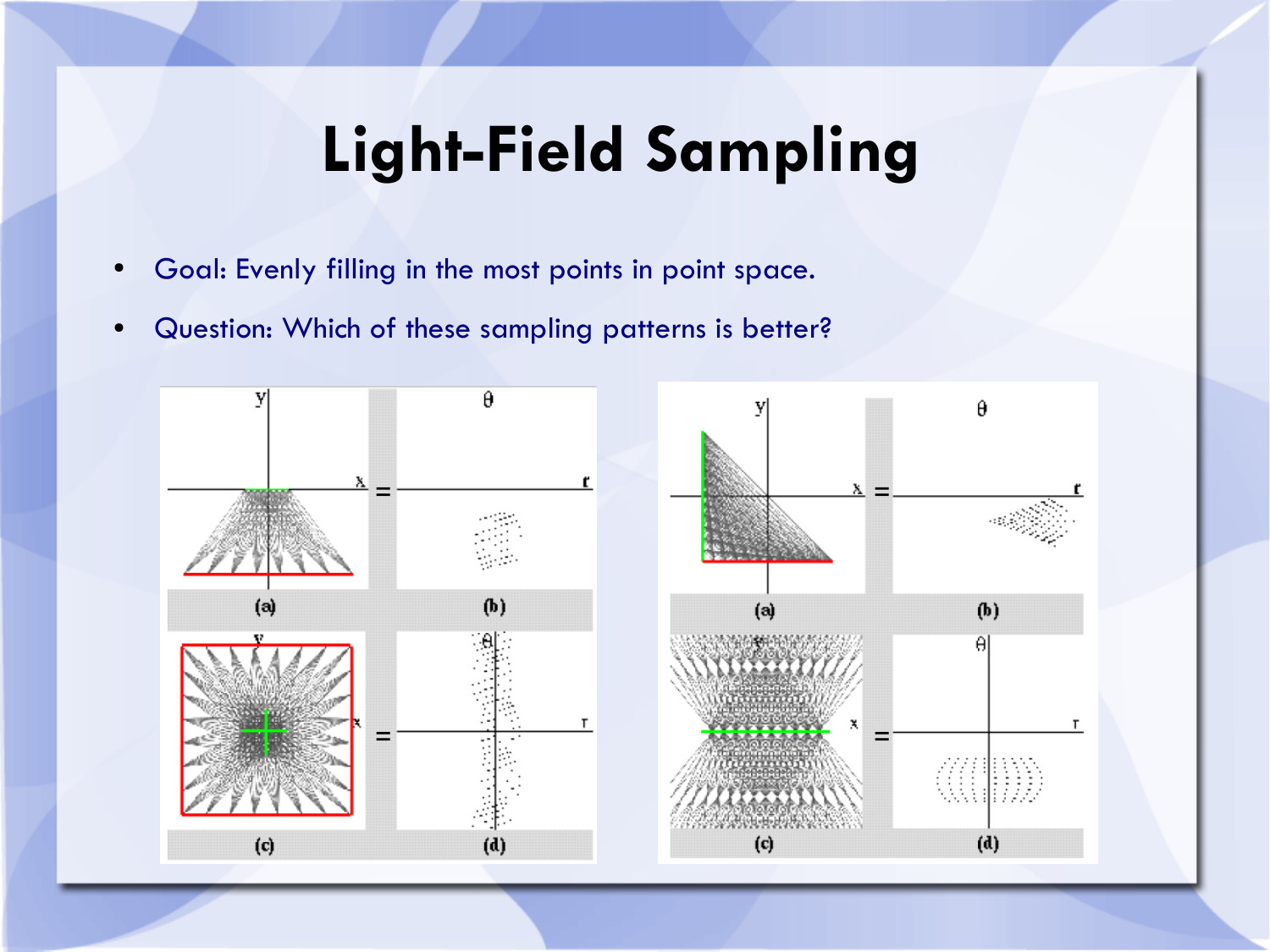#### **Light-Field Input Data**

- Method: Ray-tracing a scene (using rays as point data).
- Method: Light-slab from array of 2D images (at sheared perspectives).
	- (u, v) represents camera plane.
	- (s, t) represents focal plane.



Figure 5: The viewing geometry used to create a light slab from an array of perspective images.

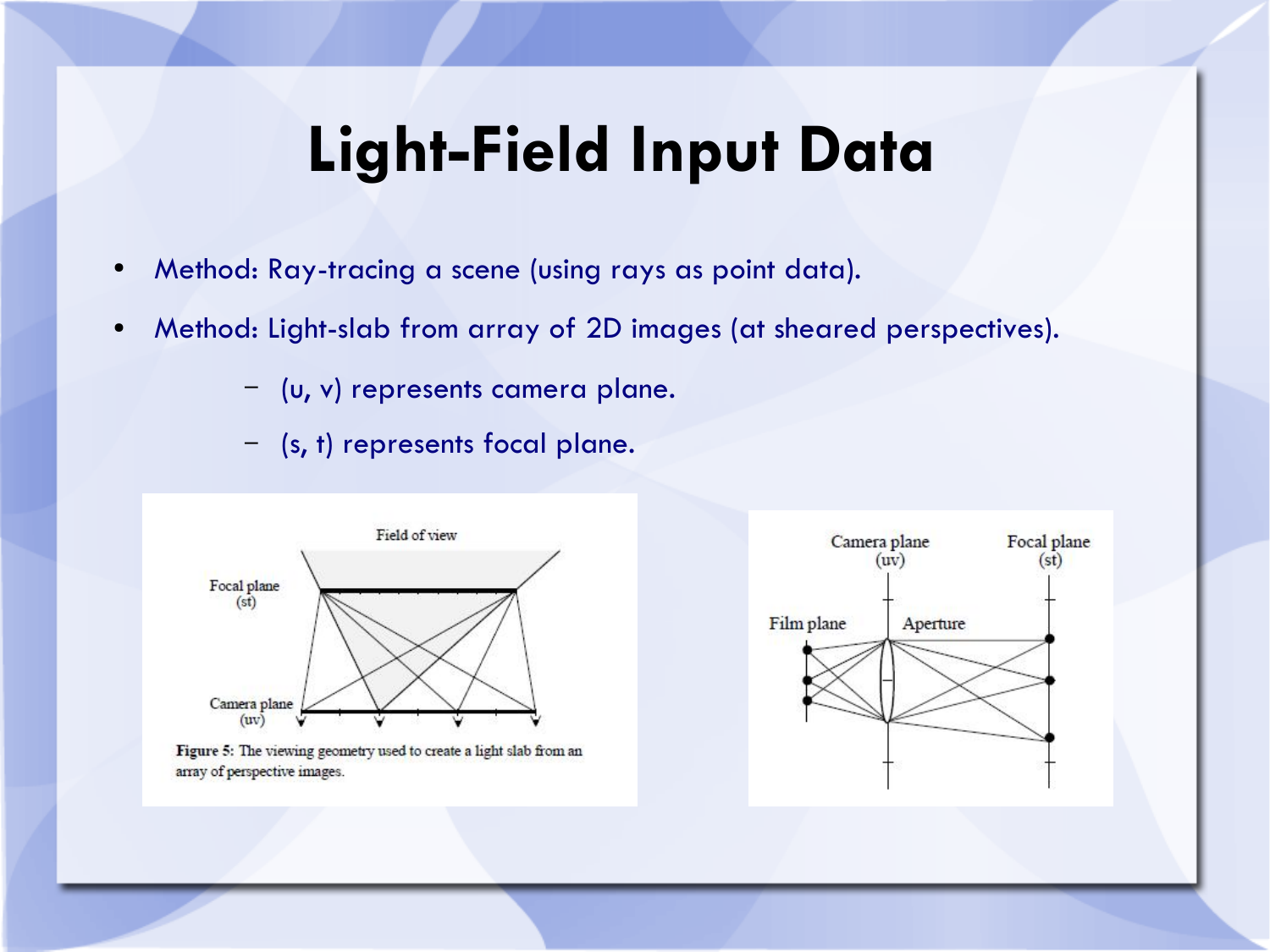## **Light-Field Input Data (cont.)**

- Method: Digitizing objects.
	- Requires knowledge of camera position.



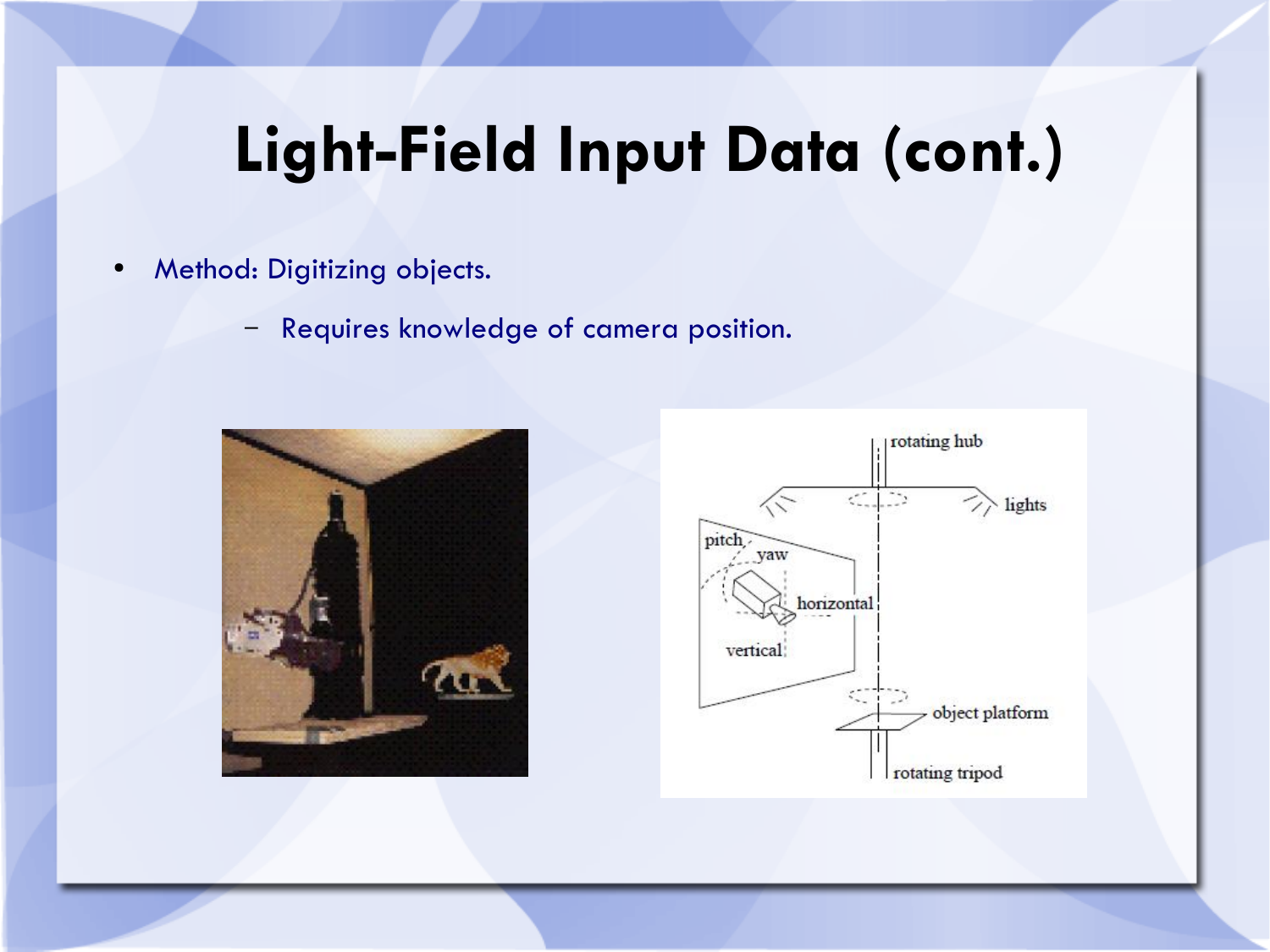#### **Light-Field Data Compression**

- Problem: Light-Fields are large (one example was 1.6 GB).
- Solution: Data Compression.
- Method: Vector Quantization + LZ Compression =  $24:1$  Compression



Figure 11 Two-stage compression pipeline. The light field is partitioned into tiles, which are encoded using vector quantization to form an array of codebook indices. The codebook and the array of indices are further compressed using Lempel-Ziv coding. Decompression also occurs in two stages: entropy decoding as the file is loaded into memory, and dequantization on demand during interactive viewing. Typical file sizes are shown beside each stage.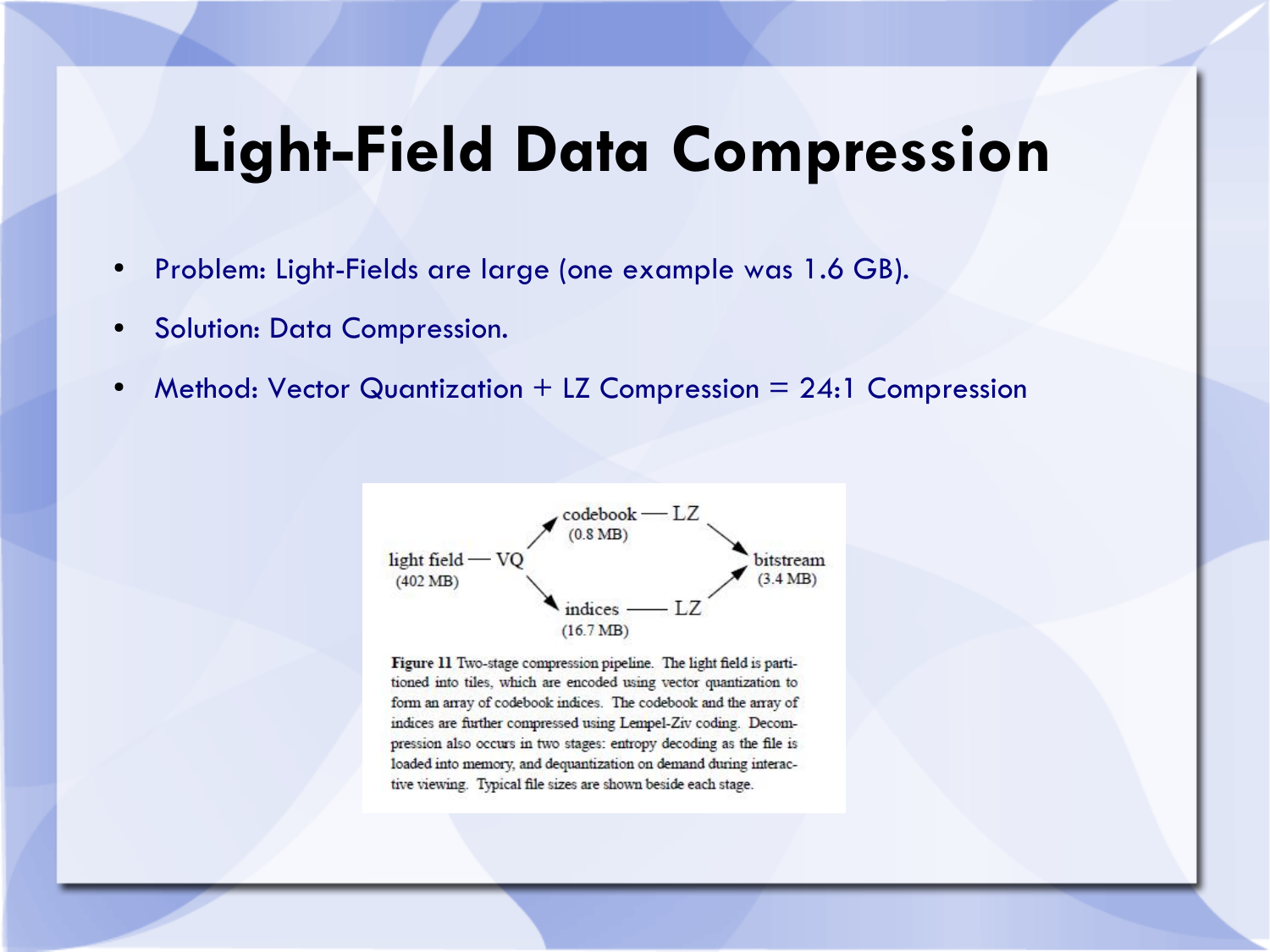### **Light-Field Display**

- Method: Ray Tracing from Camera position through Light-Field
	- Compute (u, v, s, t) parameters for each ray.
	- Resample the radiance at those line parameters.



Figure 12: The process of resampling a light slab during display.

- Question: Can this be done using rasterization?
- Answer: Yes. Computing line coordinates can be done using texture mapping.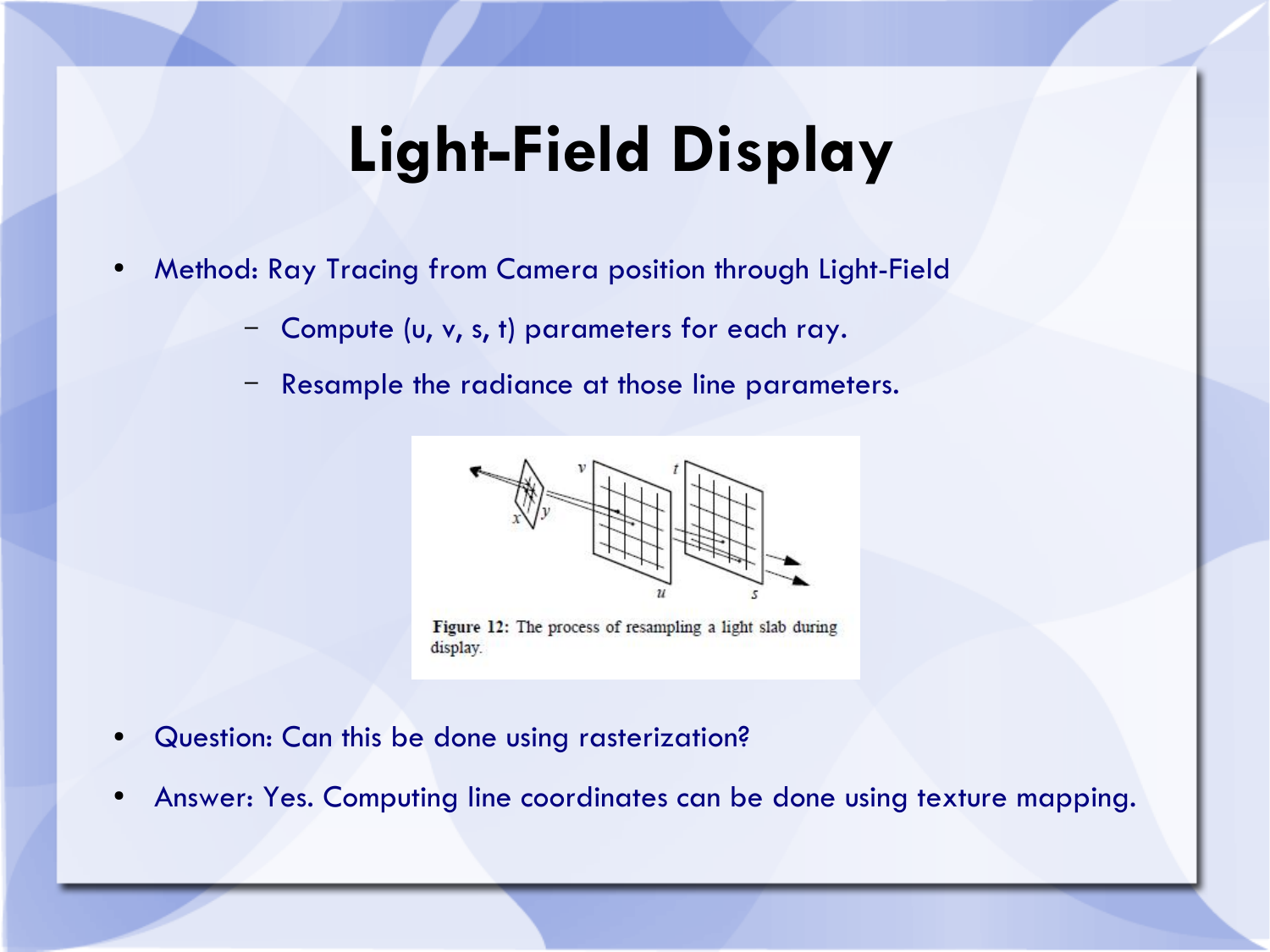## **Light-Field Display (cont.)**

- Method: Rasterization
	- 1) The uv quadrilateral is drawn using the current viewing transformation.
	- 2) During scan conversion the (uw, vw, w) coordinates at the corners of the quadrilateral are interpolated.
	- 3) The resulting  $u = uw/w$  and  $v = vw/w$  coordinates at each pixel represent the ray intersection with the uv quadrilateral.
	- 4) Repeat 2-4 for st quadrilateral.
	- 5) Inverse transformation from  $(x, y)$  to  $(u, v, s, t)$  reduces to two texture coordinate calculations per ray.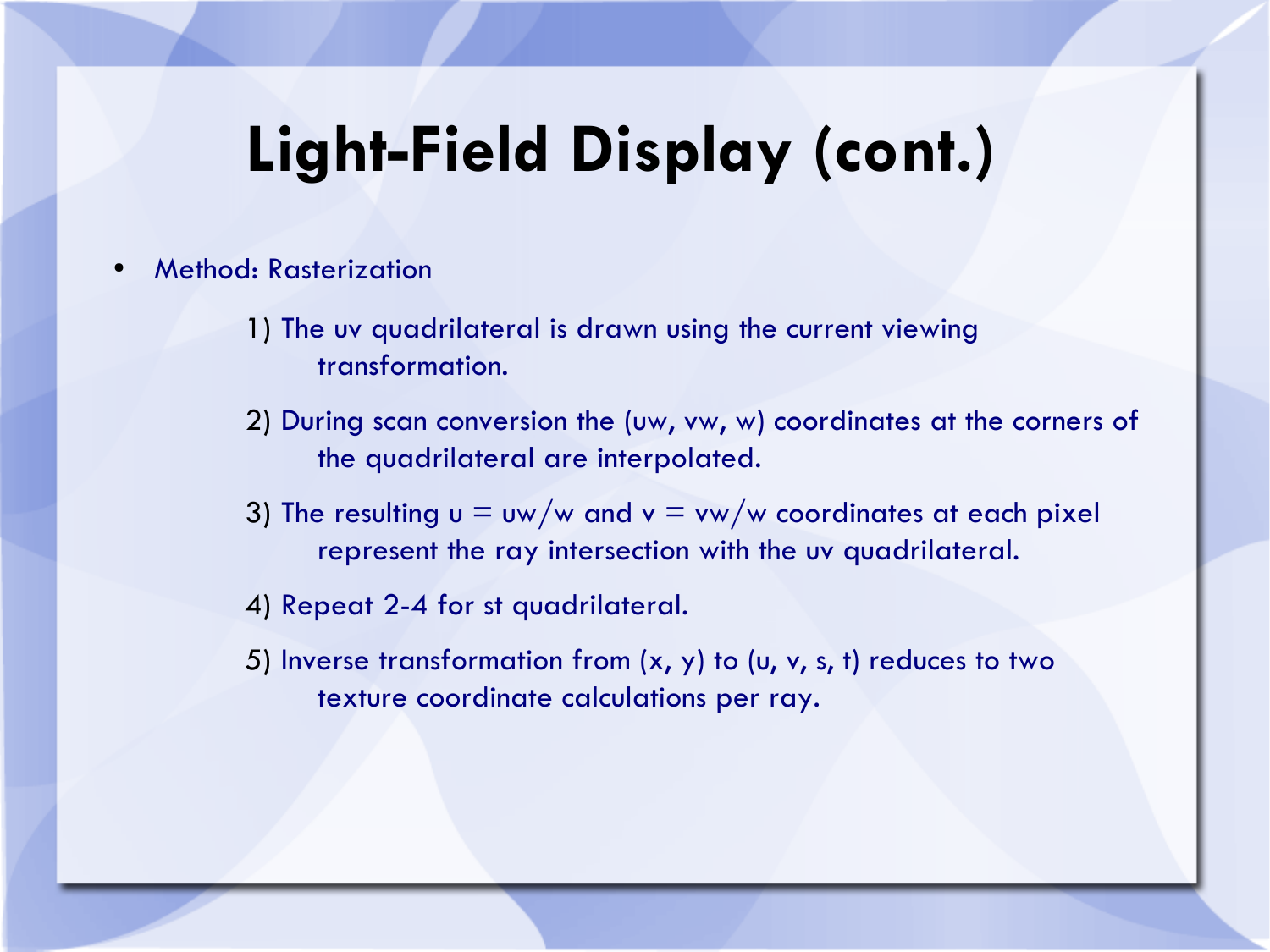#### (a) Buddha.

*Input images*: Rende zMan renderings<br>from an izregular polygon mesh model.

Light field: one slab, shown above in<br>plan view. See also figure 3a.



(b) Kidney.

Input in ages: volume renderings<br>from computed tomography data.

Light field: one shb, shown above.<br>See also figure 4c.



(c) Hallway.

Input in  $\log s$ : SGI Reality Engine<br>winderings from a polygon model.

 $L\ddot{\textbf{x}}$  at field: four slabs like figure 4c, arminged in a cross.



(d) Lion.

*Input images:* digitized video from<br>a computer-controlled camera

*Light field*: four slabs a rainged in<br>a box. See also figure 3c.













Figure 14: Example images from four light fields, extracted during a typical interactive viewing session.